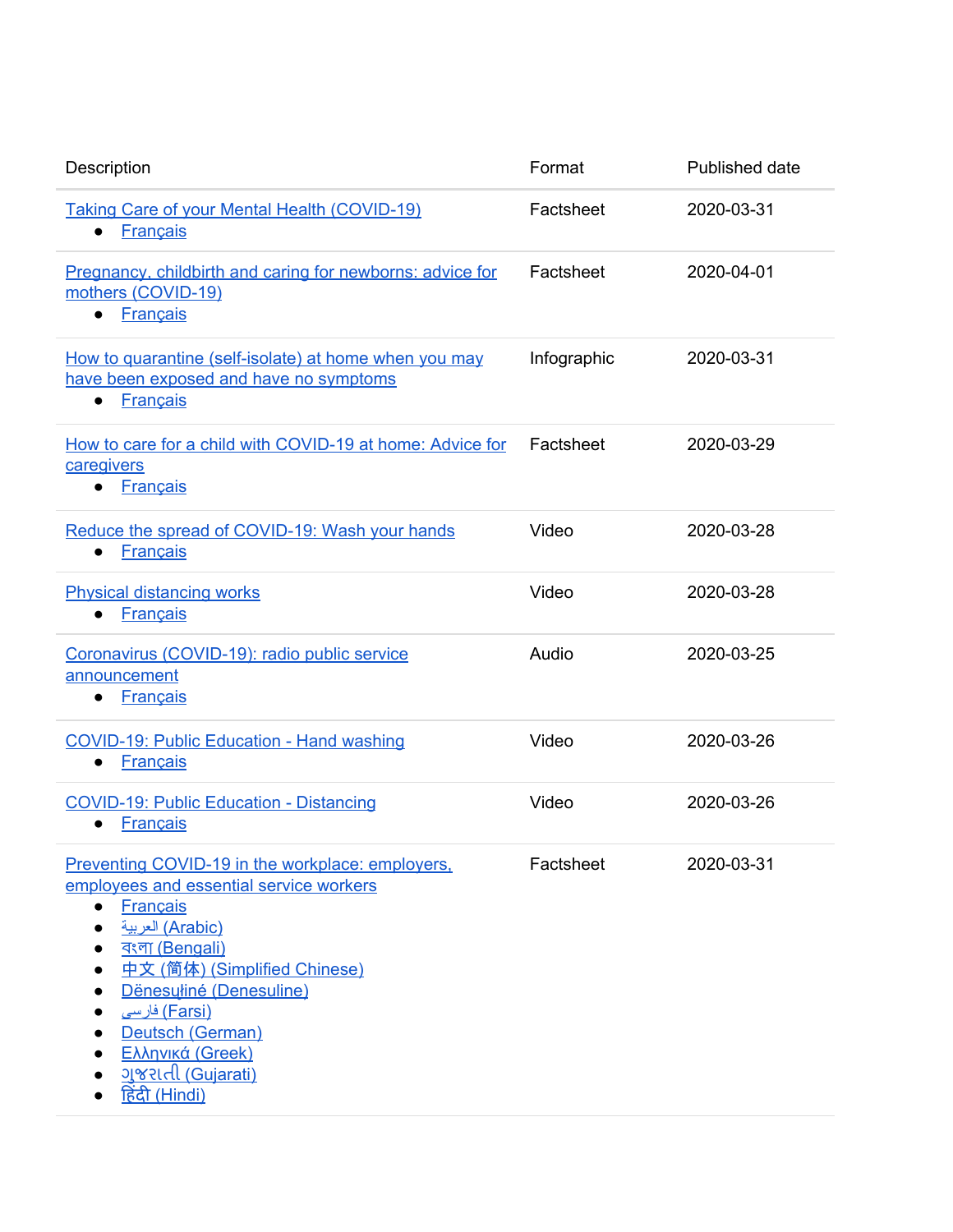| Inuinnagtun<br>$\bullet$<br><u> A obn⊃c</u> (Inuktitut)<br>Italiano (Italian)<br>$\bullet$<br><u> 한국어 (Korean)</u><br><b>Michif</b><br>$\bullet$<br><b>Western Ojibwe</b><br><b>Eastern Ojibwe</b><br>$\bullet$<br>Português (Portuguese)<br><u>ਪੰਜਾਬੀ (Punjabi)</u><br>$\bullet$<br><b>Русский (Russian)</b><br>$\bullet$<br>Română (Romanian)<br>$\bullet$<br>Soomaali (Somali)<br>Español (Spanish)<br>$\bullet$<br>Tagalog<br>$\bullet$<br>த <u>மி</u> ழ் (Tamil)<br>$\bullet$<br>中文 (繁體) (Traditional Chinese)<br>українська (Ukrainian)<br>$\bullet$<br><u>(Urdu) اردُو</u><br><b>Tiếng Việt (Vietnamese)</b> |                   |            |
|---------------------------------------------------------------------------------------------------------------------------------------------------------------------------------------------------------------------------------------------------------------------------------------------------------------------------------------------------------------------------------------------------------------------------------------------------------------------------------------------------------------------------------------------------------------------------------------------------------------------|-------------------|------------|
| People who are at high risk for severe illness from<br>COVID-19<br><b>Français</b><br>$\bullet$                                                                                                                                                                                                                                                                                                                                                                                                                                                                                                                     | Infographic       | 2020-03-21 |
| Cleaning and disinfecting public spaces (COVID-19)<br><b>Français</b><br>$\bullet$<br>(Arabic) العربية<br>中文 (简体) (Simplified Chinese)<br>$\bullet$<br>Deutsch (German)<br>Italiano (Italian)<br>Polski (Polish)<br>$\bullet$                                                                                                                                                                                                                                                                                                                                                                                       | Infographic       | 2020-03-19 |
| <b>Physical distancing</b><br><b>Français</b><br>(Arabic) العربية<br>中文 (简体) (Simplified Chinese)<br>Deutsch (German)<br>Italiano (Italian)<br>Polski (Polish)                                                                                                                                                                                                                                                                                                                                                                                                                                                      | Factsheet         | 2020-03-18 |
| A Pan-Canadian response to COVID-19<br><b>Français</b><br>$\bullet$<br>(Arabic) العربية<br>中文 (简体) (Simplified Chinese)<br>Deutsch (German)<br>Italiano (Italian)<br>Polski (Polish)                                                                                                                                                                                                                                                                                                                                                                                                                                | Information sheet | 2020-03-18 |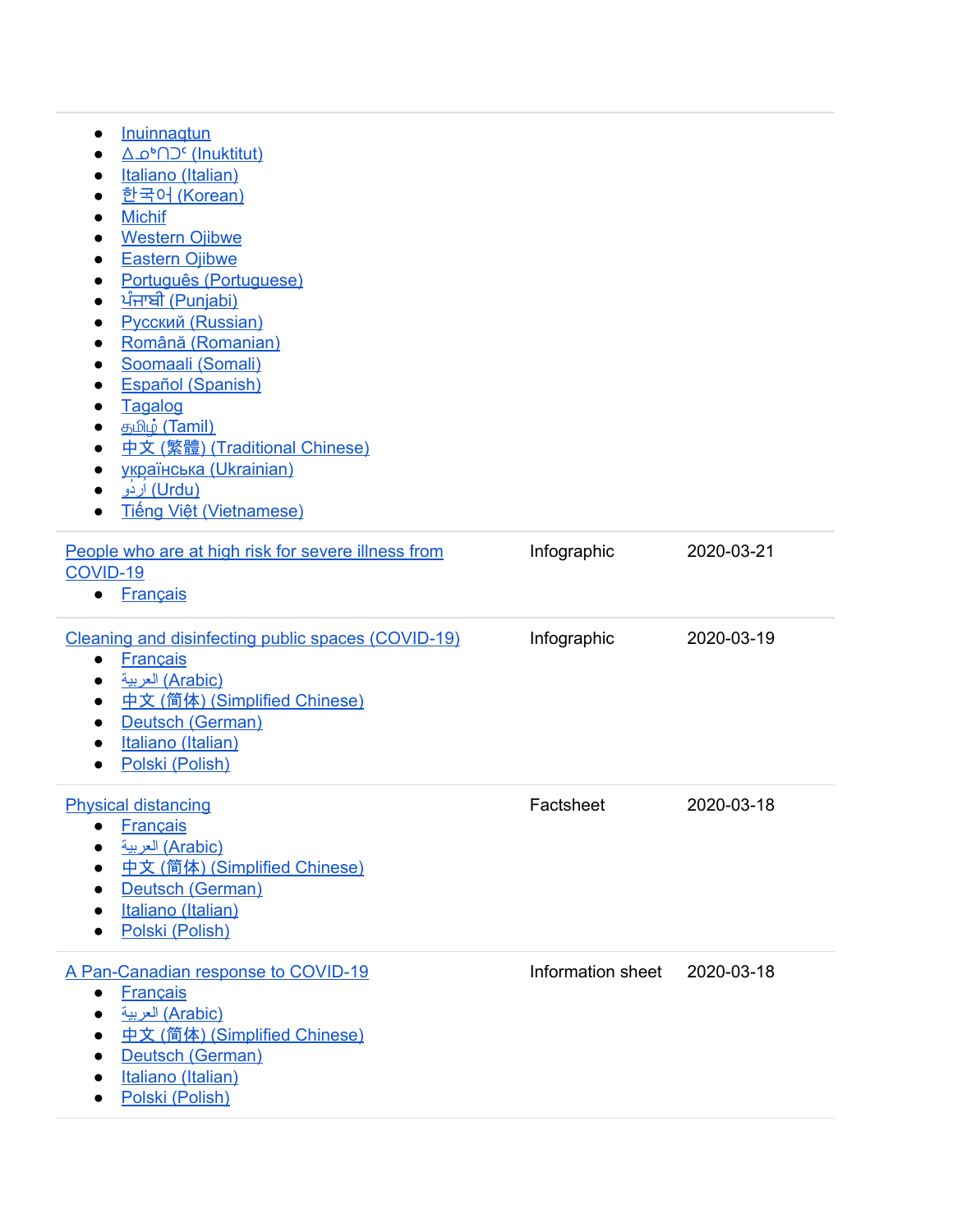| For travellers without symptoms returning to Canada<br><b>Français</b><br>$\bullet$                                                                                                                                                                                                                                                                                                                                                                                                                                                                                                                                                                                                                                                                                                                                                                                                                         | Information sheet | 2020-03-17 |
|-------------------------------------------------------------------------------------------------------------------------------------------------------------------------------------------------------------------------------------------------------------------------------------------------------------------------------------------------------------------------------------------------------------------------------------------------------------------------------------------------------------------------------------------------------------------------------------------------------------------------------------------------------------------------------------------------------------------------------------------------------------------------------------------------------------------------------------------------------------------------------------------------------------|-------------------|------------|
| Keeping you safe at work: Marine sector health and<br>COVID-19<br><b>Français</b><br>$\bullet$                                                                                                                                                                                                                                                                                                                                                                                                                                                                                                                                                                                                                                                                                                                                                                                                              | Information sheet | 2020-03-13 |
| Reduce the spread of COVID-19: Wash your hands<br><b>Français</b><br>$\bullet$<br>(Arabic) العربية<br>$\bullet$<br><u>বংলা (Bengali)</u><br>$\bullet$<br>中文 (简体) (Simplified Chinese)<br>$\bullet$<br>中文 (繁體) (Traditional Chinese)<br>$\bullet$<br>(Farsi) فارسی<br>$\bullet$<br>Deutsch (German)<br>$\bullet$<br>Ελληνικά (Greek)<br>$\bullet$<br><u> Gujarati / ગુજરાતી</u><br>$\bullet$<br><u>हिंदी (Hindi)</u><br>$\bullet$<br><u>Δο<sup>6</sup>ΠΟ<sup>ς</sup> (ρολ<sup>6</sup>) (Inuktitut (Nunavik))</u><br>$\bullet$<br>Italiano (Italian)<br>$\bullet$<br><u> 한국어 (Korean)</u><br>$\bullet$<br>Polski (Polish)<br>$\bullet$<br>Português (Portuguese)<br>$\bullet$<br><u>ਪੰਜਾਬੀ (Punjabi)</u><br>$\bullet$<br>Русский (Russian)<br>Română (Romanian)<br>Soomaali (Somali)<br>Español (Spanish)<br>$\bullet$<br>Tagalog<br>த <u>மி</u> ழ் (Tamil)<br>(Urdu) اردَو<br><b>Tiếng Việt (Vietnamese)</b> | Infographic       | 2020-03-11 |
| How to care for a person with COVID-19 at home: Advice<br>for caregivers<br><b>Français</b><br>$\bullet$<br>(Arabic) العربية<br>$\bullet$<br><u>বংলা (Bengali)</u><br>中文 (简体) (Simplified Chinese)<br>Deutsch (German)<br>Ελληνικά (Greek)<br>$\bullet$<br><u>ગુજરાતી (Gujarati)</u><br><u>हिंदी (Hindi)</u><br><u>Δο<sup>6</sup>ΠΟ<sup>ς</sup> (ρολ<sup>6</sup>) (Inuktitut (Nunavik))</u><br><u> 한국어 (Korean)</u>                                                                                                                                                                                                                                                                                                                                                                                                                                                                                         | Factsheet         | 2020-03-11 |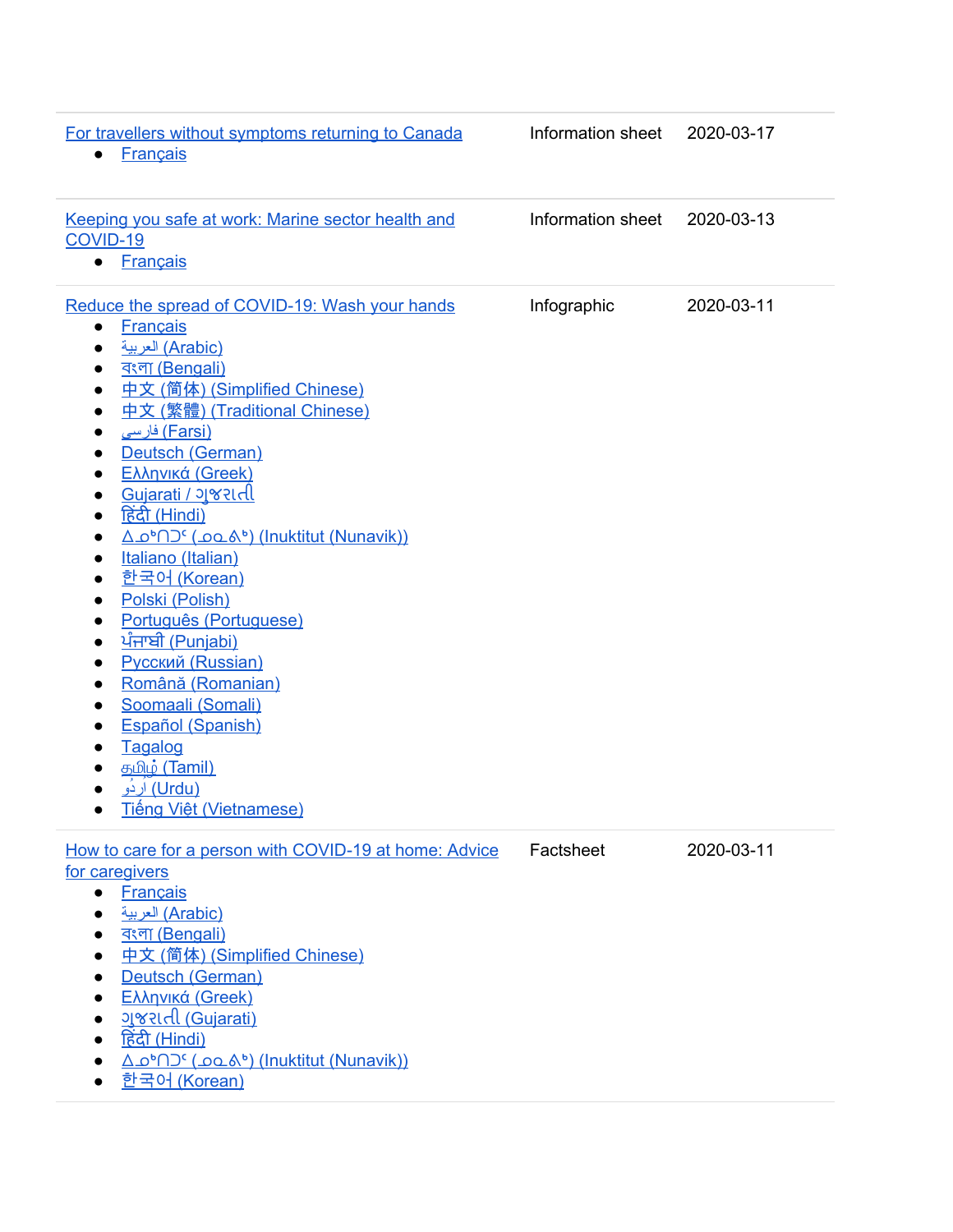● Polski (P[olis](https://www.canada.ca/content/dam/phac-aspc/documents/services/publications/diseases-conditions/coronavirus/care-for-person-covid-19-home-caregivers/care-for-person-covid-19-home-caregivers-pol.pdf)h) • [P](https://www.canada.ca/content/dam/phac-aspc/documents/services/publications/diseases-conditions/coronavirus/care-for-person-covid-19-home-caregivers/care-for-person-covid-19-home-caregivers-por.pdf)ortuguês (Portuguese) ● <u>[ਪੰਜਾਬੀ](https://www.canada.ca/content/dam/phac-aspc/documents/services/publications/diseases-conditions/coronavirus/care-for-person-covid-19-home-caregivers/care-for-person-covid-19-home-caregivers-pan.pdf) (Punjabi)</u> • Русский (Rus[sia](https://www.canada.ca/content/dam/phac-aspc/documents/services/publications/diseases-conditions/coronavirus/care-for-person-covid-19-home-caregivers/care-for-person-covid-19-home-caregivers-rus.pdf)n) • Română (Roma[nia](https://www.canada.ca/content/dam/phac-aspc/documents/services/publications/diseases-conditions/coronavirus/care-for-person-covid-19-home-caregivers/care-for-person-covid-19-home-caregivers-ro.pdf)n) • Soomaali (Som[ali\)](https://www.canada.ca/content/dam/phac-aspc/documents/services/publications/diseases-conditions/coronavirus/care-for-person-covid-19-home-caregivers/care-for-person-covid-19-home-caregivers-som.pdf) • Español (Spa[nis](https://www.canada.ca/content/dam/phac-aspc/documents/services/publications/diseases-conditions/coronavirus/care-for-person-covid-19-home-caregivers/care-for-person-covid-19-home-caregivers-spa.pdf)h) ● Tag[alo](https://www.canada.ca/content/dam/phac-aspc/documents/services/publications/diseases-conditions/coronavirus/care-for-person-covid-19-home-caregivers/care-for-person-covid-19-home-caregivers-tgl.pdf)g • த<u>மிழ் (Ta[mil\)](https://www.canada.ca/content/dam/phac-aspc/documents/services/publications/diseases-conditions/coronavirus/care-for-person-covid-19-home-caregivers/care-for-person-covid-19-home-caregivers-tam.pdf)</u> (Urdu) [اُر](https://www.canada.ca/content/dam/phac-aspc/documents/services/publications/diseases-conditions/coronavirus/care-for-person-covid-19-home-caregivers/care-for-person-covid-19-home-caregivers-urd.pdf)دُو ● • Tiếng [Việ](https://www.canada.ca/content/dam/phac-aspc/documents/services/publications/diseases-conditions/coronavirus/care-for-person-covid-19-home-caregivers/care-for-person-covid-19-home-caregivers-vie.pdf)t (Vietnamese) Vulnerable populations and CO[VID](https://www.canada.ca/en/public-health/services/publications/diseases-conditions/vulnerable-populations-covid-19.html)-19 • Franç[ais](https://www.canada.ca/fr/sante-publique/services/publications/maladies-et-affections/populations-vulnerables-covid-19.html) ● بیة ) [العر](https://www.canada.ca/content/dam/phac-aspc/documents/services/publications/diseases-conditions/coronavirus/covid-19-vulnerable-populations/covid-19-vulnerable-populations-ara.pdf) A r a [bic](https://www.canada.ca/content/dam/phac-aspc/documents/services/publications/diseases-conditions/coronavirus/covid-19-vulnerable-populations/covid-19-vulnerable-populations-ara.pdf) ) ● <u>বংলা (Beng[ali\)](https://www.canada.ca/content/dam/phac-aspc/documents/services/publications/diseases-conditions/coronavirus/covid-19-vulnerable-populations/covid-19-vulnerable-populations-ben.pdf)</u> ● 中文 (简体) (Sim[plifie](https://www.canada.ca/content/dam/phac-aspc/documents/services/publications/diseases-conditions/coronavirus/covid-19-vulnerable-populations/covid-19-vulnerable-populations-sc.pdf)d Chinese) • Deutsch (Ger[m](https://www.canada.ca/content/dam/phac-aspc/documents/services/publications/diseases-conditions/coronavirus/covid-19-vulnerable-populations/covid-19-vulnerable-populations-ger.pdf)an) • Ελλη[νικ](https://www.canada.ca/content/dam/phac-aspc/documents/services/publications/diseases-conditions/coronavirus/covid-19-vulnerable-populations/covid-19-vulnerable-populations-gre.pdf)ά (Greek) • Gujarati / ગુજરા[તી](https://www.canada.ca/content/dam/phac-aspc/documents/services/publications/diseases-conditions/coronavirus/covid-19-vulnerable-populations/covid-19-vulnerable-populations-guj.pdf) • <u>हिंदी ([Hin](https://www.canada.ca/content/dam/phac-aspc/documents/services/publications/diseases-conditions/coronavirus/covid-19-vulnerable-populations/covid-19-vulnerable-populations-hin.pdf)di)</u> ● <u>[한](https://www.canada.ca/content/dam/phac-aspc/documents/services/publications/diseases-conditions/coronavirus/covid-19-vulnerable-populations/covid-19-vulnerable-populations-kor.pdf)국어 (Korean)</u> ● Polski (P[olis](https://www.canada.ca/content/dam/phac-aspc/documents/services/publications/diseases-conditions/coronavirus/covid-19-vulnerable-populations/covid-19-vulnerable-populations-pol.pdf)h) • [P](https://www.canada.ca/content/dam/phac-aspc/documents/services/publications/diseases-conditions/coronavirus/covid-19-vulnerable-populations/covid-19-vulnerable-populations-por.pdf)ortuguês (Portuguese) ● <u>[ਪੰਜਾਬੀ](https://www.canada.ca/content/dam/phac-aspc/documents/services/publications/diseases-conditions/coronavirus/covid-19-vulnerable-populations/covid-19-vulnerable-populations-pan.pdf) (Punjabi)</u> • Русский (Rus[sia](https://www.canada.ca/content/dam/phac-aspc/documents/services/publications/diseases-conditions/coronavirus/covid-19-vulnerable-populations/covid-19-vulnerable-populations-rus.pdf)n) ● Româna (Roma[nia](https://www.canada.ca/content/dam/phac-aspc/documents/services/publications/diseases-conditions/coronavirus/covid-19-vulnerable-populations/covid-19-vulnerable-populations-ro.pdf)n) • Soomaali (Som[ali\)](https://www.canada.ca/content/dam/phac-aspc/documents/services/publications/diseases-conditions/coronavirus/covid-19-vulnerable-populations/covid-19-vulnerable-populations-som.pdf) • Español (Spa[nis](https://www.canada.ca/content/dam/phac-aspc/documents/services/publications/diseases-conditions/coronavirus/covid-19-vulnerable-populations/covid-19-vulnerable-populations-spa.pdf)h) ● Tag[alo](https://www.canada.ca/content/dam/phac-aspc/documents/services/publications/diseases-conditions/coronavirus/covid-19-vulnerable-populations/covid-19-vulnerable-populations-tgl.pdf)g • த<u>மிழ் (Ta[mil\)](https://www.canada.ca/content/dam/phac-aspc/documents/services/publications/diseases-conditions/coronavirus/covid-19-vulnerable-populations/covid-19-vulnerable-populations-tam.pdf)</u> (Urdu) [اُر](https://www.canada.ca/content/dam/phac-aspc/documents/services/publications/diseases-conditions/coronavirus/covid-19-vulnerable-populations/covid-19-vulnerable-populations-urd.pdf)دُو ● • Tiếng [Việ](https://www.canada.ca/content/dam/phac-aspc/documents/services/publications/diseases-conditions/coronavirus/covid-19-vulnerable-populations/covid-19-vulnerable-populations-vie.pdf)t (Vietnamese) Factsheet 2020-03-11 How to isolate at home when you have CO[VID](https://www.canada.ca/en/public-health/services/publications/diseases-conditions/covid-19-how-to-isolate-at-home.html)-19 • Franç[ais](https://www.canada.ca/fr/sante-publique/services/publications/maladies-et-affections/covid-19-comment-isoler-chez-soi.html) ● بیة ) [العر](https://www.canada.ca/content/dam/phac-aspc/documents/services/publications/diseases-conditions/coronavirus/covid-19-how-to-isolate-at-home/covid-19-how-to-isolate-at-home-ara.pdf) A r a [bic](https://www.canada.ca/content/dam/phac-aspc/documents/services/publications/diseases-conditions/coronavirus/covid-19-how-to-isolate-at-home/covid-19-how-to-isolate-at-home-ara.pdf) ) ● <u>বংলা (Beng[ali\)](https://www.canada.ca/content/dam/phac-aspc/documents/services/publications/diseases-conditions/coronavirus/covid-19-how-to-isolate-at-home/covid-19-how-to-isolate-at-home-ben.pdf)</u> ● 中文 (简体) (Sim[plifie](https://www.canada.ca/content/dam/phac-aspc/documents/services/publications/diseases-conditions/coronavirus/covid-19-how-to-isolate-at-home/covid-19-how-to-isolate-at-home-sc.pdf)d Chinese) • Deutsch (Ger[m](https://www.canada.ca/content/dam/phac-aspc/documents/services/publications/diseases-conditions/coronavirus/covid-19-how-to-isolate-at-home/covid-19-how-to-isolate-at-home-ger.pdf)an) • Ελλη[νικ](https://www.canada.ca/content/dam/phac-aspc/documents/services/publications/diseases-conditions/coronavirus/covid-19-how-to-isolate-at-home/covid-19-how-to-isolate-at-home-gre.pdf)ά (Greek) • Gujarati / ગુજરા[તી](https://www.canada.ca/content/dam/phac-aspc/documents/services/publications/diseases-conditions/coronavirus/covid-19-how-to-isolate-at-home/covid-19-how-to-isolate-at-home-guj.pdf) • <u>हिंदी ([Hin](https://www.canada.ca/content/dam/phac-aspc/documents/services/publications/diseases-conditions/coronavirus/covid-19-how-to-isolate-at-home/covid-19-how-to-isolate-at-home-hin.pdf)di)</u> <u>● △○▷∩⊃⊆(○○△▷) (Inuktitut (Nuna[vik](https://www.canada.ca/content/dam/phac-aspc/documents/services/publications/diseases-conditions/coronavirus/covid-19-how-to-isolate-at-home/covid-19-how-to-isolate-at-home-iku.pdf)))</u> ● <u>[한](https://www.canada.ca/content/dam/phac-aspc/documents/services/publications/diseases-conditions/coronavirus/covid-19-how-to-isolate-at-home/covid-19-how-to-isolate-at-home-kor.pdf)국어 (Korean)</u> ● Polski (P[olis](https://www.canada.ca/content/dam/phac-aspc/documents/services/publications/diseases-conditions/coronavirus/covid-19-how-to-isolate-at-home/covid-19-how-to-isolate-at-home-pol.pdf)h) • [P](https://www.canada.ca/content/dam/phac-aspc/documents/services/publications/diseases-conditions/coronavirus/covid-19-how-to-isolate-at-home/covid-19-how-to-isolate-at-home-por.pdf)ortuguês (Portuguese) Factsheet 2 0 2 0 - 0 3 - 3 1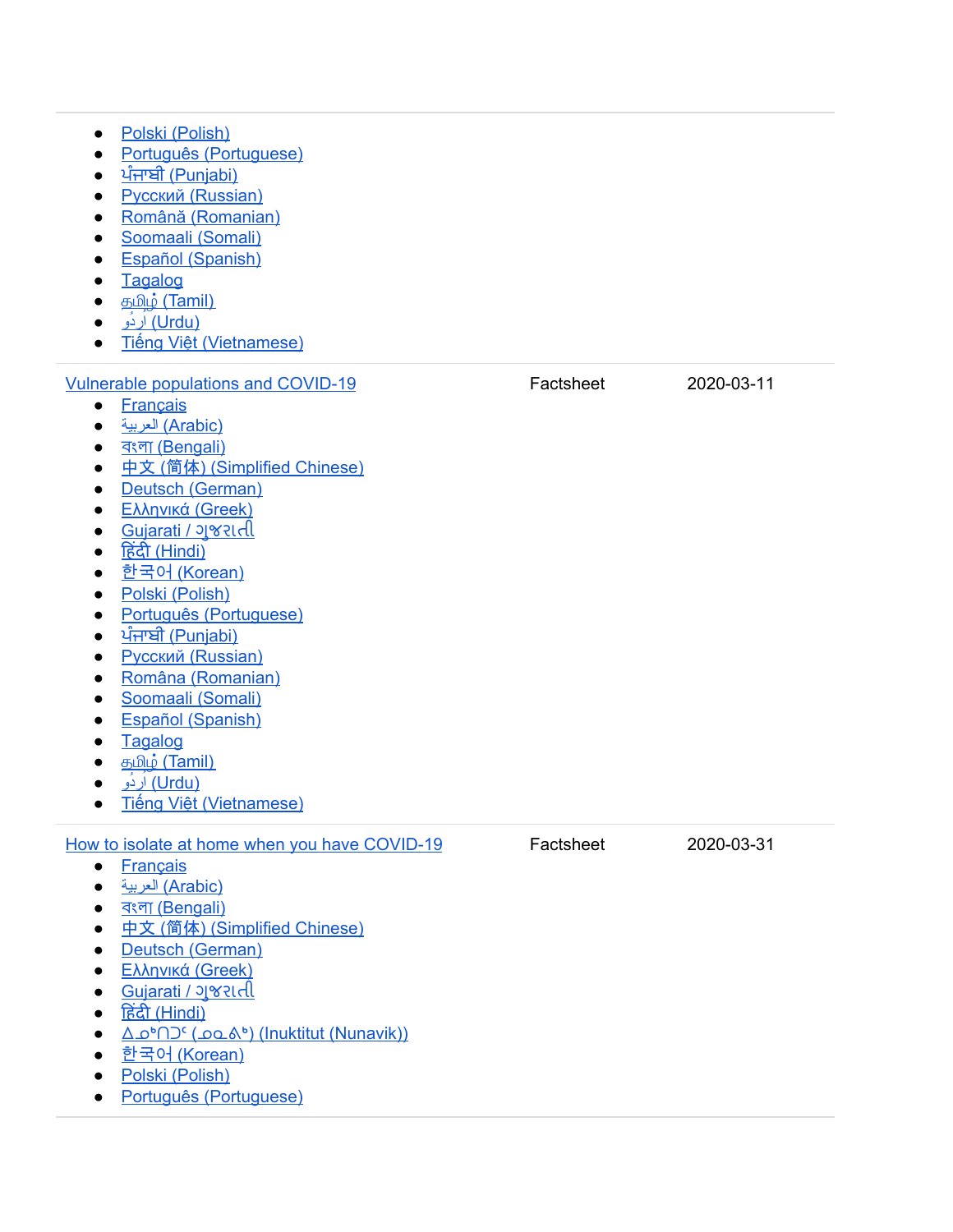- <u>[ਪੰਜਾਬੀ](https://www.canada.ca/content/dam/phac-aspc/documents/services/publications/diseases-conditions/coronavirus/covid-19-how-to-isolate-at-home/covid-19-how-to-isolate-at-home-pan.pdf) (Punjabi)</u> • Русский (Rus[sia](https://www.canada.ca/content/dam/phac-aspc/documents/services/publications/diseases-conditions/coronavirus/covid-19-how-to-isolate-at-home/covid-19-how-to-isolate-at-home-rus.pdf)n) ● Româna (Roma[nia](https://www.canada.ca/content/dam/phac-aspc/documents/services/publications/diseases-conditions/coronavirus/covid-19-how-to-isolate-at-home/covid-19-how-to-isolate-at-home-ro.pdf)n) • Soomaali (Som[ali\)](https://www.canada.ca/content/dam/phac-aspc/documents/services/publications/diseases-conditions/coronavirus/covid-19-how-to-isolate-at-home/covid-19-how-to-isolate-at-home-som.pdf) • Español (Spa[nis](https://www.canada.ca/content/dam/phac-aspc/documents/services/publications/diseases-conditions/coronavirus/covid-19-how-to-isolate-at-home/covid-19-how-to-isolate-at-home-spa.pdf)h) ● Tag[alo](https://www.canada.ca/content/dam/phac-aspc/documents/services/publications/diseases-conditions/coronavirus/covid-19-how-to-isolate-at-home/covid-19-how-to-isolate-at-home-tgl.pdf)g • த<u>மிழ் (Ta[mil\)](https://www.canada.ca/content/dam/phac-aspc/documents/services/publications/diseases-conditions/coronavirus/covid-19-how-to-isolate-at-home/covid-19-how-to-isolate-at-home-tam.pdf)</u> ● <u>(Urdu) [اُر](https://www.canada.ca/content/dam/phac-aspc/documents/services/publications/diseases-conditions/coronavirus/covid-19-how-to-isolate-at-home/covid-19-how-to-isolate-at-home-urd.pdf)دُو </u>  $\bullet$ <u>Tiếng [Việ](https://www.canada.ca/content/dam/phac-aspc/documents/services/publications/diseases-conditions/coronavirus/covid-19-how-to-isolate-at-home/covid-19-how-to-isolate-at-home-vie.pdf)t (Vietnamese)</u> About coronavirus disease (CO[VID](https://www.canada.ca/en/public-health/services/publications/diseases-conditions/about-coronavirus-disease-covid-19.html)-19) • Franç[ais](https://www.canada.ca/fr/sante-publique/services/publications/maladies-et-affections/a-propos-maladie-coronavirus-covid-19.html) ● بیة ) [العر](https://www.canada.ca/content/dam/phac-aspc/documents/services/publications/diseases-conditions/coronavirus/about-coronavirus-disease-covid-19/about-coronavirus-disease-covid-19-ara.pdf) A r a [bic](https://www.canada.ca/content/dam/phac-aspc/documents/services/publications/diseases-conditions/coronavirus/about-coronavirus-disease-covid-19/about-coronavirus-disease-covid-19-ara.pdf) ) ● <u>বংলা (Beng[ali\)](https://www.canada.ca/content/dam/phac-aspc/documents/services/publications/diseases-conditions/coronavirus/about-coronavirus-disease-covid-19/about-coronavirus-disease-covid-19-ben.pdf)</u> ● 中文 (简体) (Sim[plifie](https://www.canada.ca/content/dam/phac-aspc/documents/services/publications/diseases-conditions/coronavirus/about-coronavirus-disease-covid-19/about-coronavirus-disease-covid-19-sc.pdf)d Chinese) ● 中文 (繁體) (Tra[ditio](https://www.canada.ca/content/dam/phac-aspc/documents/services/publications/diseases-conditions/coronavirus/about-coronavirus-disease-covid-19/about-coronavirus-disease-covid-19-tc.pdf)nal Chinese) ● (<u>Farsi)</u> فار[سی](https://www.canada.ca/content/dam/phac-aspc/documents/services/publications/diseases-conditions/coronavirus/about-coronavirus-disease-covid-19/about-coronavirus-disease-covid-19-fas.pdf) • Deutsch (Ger[m](https://www.canada.ca/content/dam/phac-aspc/documents/services/publications/diseases-conditions/coronavirus/about-coronavirus-disease-covid-19/about-coronavirus-disease-covid-19-ger.pdf)an) • Ελλη[νικ](https://www.canada.ca/content/dam/phac-aspc/documents/services/publications/diseases-conditions/coronavirus/about-coronavirus-disease-covid-19/about-coronavirus-disease-covid-19-gre.pdf)ά (Greek) • <u>ગુજરા[તી](https://www.canada.ca/content/dam/phac-aspc/documents/services/publications/diseases-conditions/coronavirus/about-coronavirus-disease-covid-19/about-coronavirus-disease-covid-19-guj.pdf) (Gujarati)</u> • <u>हिंदी ([Hin](https://www.canada.ca/content/dam/phac-aspc/documents/services/publications/diseases-conditions/coronavirus/about-coronavirus-disease-covid-19/about-coronavirus-disease-covid-19-hin.pdf)di)</u> <u>● △○▷∩⊃⊆(○○△▷) (Inuktitut (Nuna[vik](https://www.canada.ca/content/dam/phac-aspc/documents/services/publications/diseases-conditions/coronavirus/about-coronavirus-disease-covid-19/about-coronavirus-disease-covid-19-iku.pdf)))</u> ● It[alia](https://www.canada.ca/content/dam/phac-aspc/documents/services/publications/diseases-conditions/coronavirus/about-coronavirus-disease-covid-19/about-coronavirus-disease-covid-19-ita.pdf)no (Italian) ● <u>[한](https://www.canada.ca/content/dam/phac-aspc/documents/services/publications/diseases-conditions/coronavirus/about-coronavirus-disease-covid-19/about-coronavirus-disease-covid-19-kor.pdf)국어 (Korean)</u> ● Polski (P[olis](https://www.canada.ca/content/dam/phac-aspc/documents/services/publications/diseases-conditions/coronavirus/about-coronavirus-disease-covid-19/about-coronavirus-disease-covid-19-pol.pdf)h) • [P](https://www.canada.ca/content/dam/phac-aspc/documents/services/publications/diseases-conditions/coronavirus/about-coronavirus-disease-covid-19/about-coronavirus-disease-covid-19-por.pdf)ortuguês (Portuguese) ● <u>[ਪੰਜਾਬੀ](https://www.canada.ca/content/dam/phac-aspc/documents/services/publications/diseases-conditions/coronavirus/about-coronavirus-disease-covid-19/about-coronavirus-disease-covid-19-pan.pdf) (Punjabi)</u> • Русский (Rus[sia](https://www.canada.ca/content/dam/phac-aspc/documents/services/publications/diseases-conditions/coronavirus/about-coronavirus-disease-covid-19/about-coronavirus-disease-covid-19-rus.pdf)n) • Română (Roma[nia](https://www.canada.ca/content/dam/phac-aspc/documents/services/publications/diseases-conditions/coronavirus/about-coronavirus-disease-covid-19/about-coronavirus-disease-covid-19-ro.pdf)n) • Soomaali (Som[ali\)](https://www.canada.ca/content/dam/phac-aspc/documents/services/publications/diseases-conditions/coronavirus/about-coronavirus-disease-covid-19/about-coronavirus-disease-covid-19-som.pdf) • Español (Spa[nis](https://www.canada.ca/content/dam/phac-aspc/documents/services/publications/diseases-conditions/coronavirus/about-coronavirus-disease-covid-19/about-coronavirus-disease-covid-19-spa.pdf)h) ● Tag[alo](https://www.canada.ca/content/dam/phac-aspc/documents/services/publications/diseases-conditions/coronavirus/about-coronavirus-disease-covid-19/about-coronavirus-disease-covid-19-tgl.pdf)g • த<u>மிழ் (Ta[mil\)](https://www.canada.ca/content/dam/phac-aspc/documents/services/publications/diseases-conditions/coronavirus/about-coronavirus-disease-covid-19/about-coronavirus-disease-covid-19-tam.pdf)</u> ● <u>(Urdu) [اُر](https://www.canada.ca/content/dam/phac-aspc/documents/services/publications/diseases-conditions/coronavirus/about-coronavirus-disease-covid-19/about-coronavirus-disease-covid-19-urd.pdf)دُو </u> ● <u>Tiếng [Việ](https://www.canada.ca/content/dam/phac-aspc/documents/services/publications/diseases-conditions/coronavirus/about-coronavirus-disease-covid-19/about-coronavirus-disease-covid-19-vie.pdf)t (Vietnamese)</u> )<br>VID-19)<br>Chinese)<br>Chinese)<br>Ittut (Nunavik))<br>) fographic 2 0 2 0 - 0 3 - 0 7 Be Prepared CO[VID](https://www.canada.ca/en/public-health/services/publications/diseases-conditions/covid-19-be-prepared-infographic.html)-19 • Franç[ais](https://www.canada.ca/fr/sante-publique/services/publications/maladies-et-affections/infographie-covid-19-soyez-pret.html) ● بیة ) [العر](https://www.canada.ca/content/dam/phac-aspc/documents/services/publications/diseases-conditions/coronavirus/covid-19-be-prepared-infographic/covid-19-be-prepared-infographic-ara.pdf) A r a [bic](https://www.canada.ca/content/dam/phac-aspc/documents/services/publications/diseases-conditions/coronavirus/covid-19-be-prepared-infographic/covid-19-be-prepared-infographic-ara.pdf) ) ● <u>বংলা (Beng[ali\)](https://www.canada.ca/content/dam/phac-aspc/documents/services/publications/diseases-conditions/coronavirus/covid-19-be-prepared-infographic/covid-19-be-prepared-infographic-ben.pdf)</u> ● 中文 (简体) (Sim[plifie](https://www.canada.ca/content/dam/phac-aspc/documents/services/publications/diseases-conditions/coronavirus/covid-19-be-prepared-infographic/covid-19-be-prepared-infographic-sc.pdf)d Chinese) ● 中文 (繁體) (Tra[ditio](https://www.canada.ca/content/dam/phac-aspc/documents/services/publications/diseases-conditions/coronavirus/covid-19-be-prepared-infographic/covid-19-be-prepared-infographic-tc.pdf)nal Chinese) (Farsi) فار[سی](https://www.canada.ca/content/dam/phac-aspc/documents/services/publications/diseases-conditions/coronavirus/covid-19-be-prepared-infographic/covid-19-be-prepared-infographic-fas.pdf) ● )VID-19<br>| abic)<br>|gali)<br>|体) (Simplified Chinese)<br>|體) (Traditional Chinese)<br>|rsi)<br>|Gujarati)<br>|German)<br>! (Greek) fographic 2 0 2 0 - 0 3 - 0 7
	- <u>ગુજરા[તી](https://www.canada.ca/content/dam/phac-aspc/documents/services/publications/diseases-conditions/coronavirus/covid-19-be-prepared-infographic/covid-19-be-prepared-infographic-guj.pdf) (Gujarati)</u>
	- Deutsch (Ger[m](https://www.canada.ca/content/dam/phac-aspc/documents/services/publications/diseases-conditions/coronavirus/covid-19-be-prepared-infographic/covid-19-be-prepared-infographic-ger.pdf)an)
	- Ελλη[νικ](https://www.canada.ca/content/dam/phac-aspc/documents/services/publications/diseases-conditions/coronavirus/covid-19-be-prepared-infographic/covid-19-be-prepared-infographic-gre.pdf)ά (Greek)
	- <u>हिंदी ([Hin](https://www.canada.ca/content/dam/phac-aspc/documents/services/publications/diseases-conditions/coronavirus/covid-19-be-prepared-infographic/covid-19-be-prepared-infographic-hin.pdf)d</u>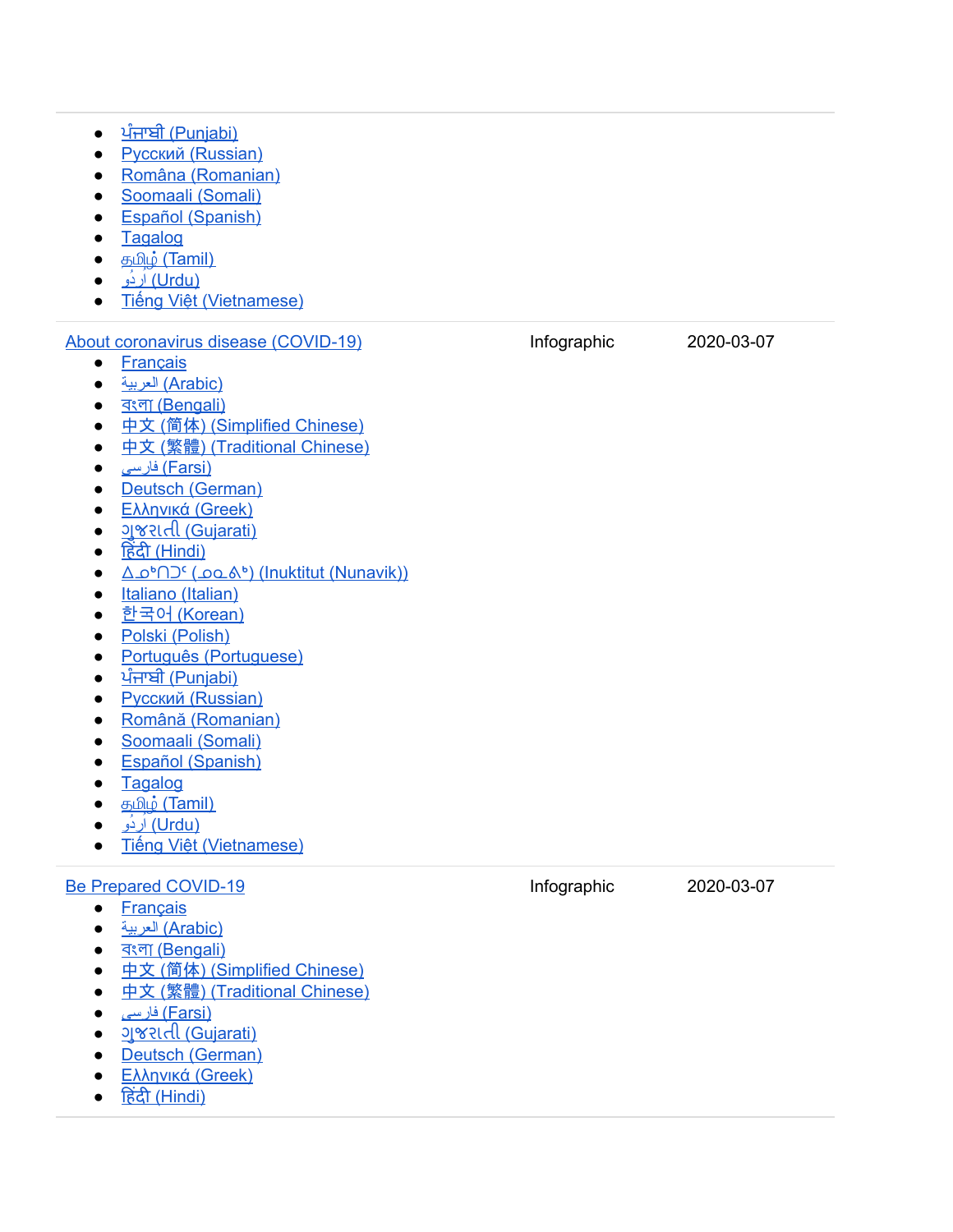| $\bullet$<br>$\bullet$<br>$\bullet$                                                     | <u>Δο<sup>6</sup>ΠΟ<sup>ς</sup> (ρολ<sup>6</sup>) (Inuktitut (Nunavik))</u><br>Italiano (Italian)<br><u> 한국어 (Korean)</u><br>Polski (Polish)<br>Português (Portuguese)<br><u>ਪੰਜਾਬੀ (Punjabi)</u><br><b>Русский (Russian)</b><br>Română (Romanian)<br>Soomaali (Somali)<br><b>Español (Spanish)</b><br>Tagalog<br>த <u>மி</u> ழ் (Tamil)<br><u>(Urdu) اردُو</u><br>Tiếng Việt (Vietnamese)                                                                                                       |                   |            |  |
|-----------------------------------------------------------------------------------------|--------------------------------------------------------------------------------------------------------------------------------------------------------------------------------------------------------------------------------------------------------------------------------------------------------------------------------------------------------------------------------------------------------------------------------------------------------------------------------------------------|-------------------|------------|--|
| $\bullet$                                                                               | For travellers with symptoms returning to Canada<br><b>Français</b>                                                                                                                                                                                                                                                                                                                                                                                                                              | Information sheet | 2020-03-21 |  |
| $\bullet$<br>$\bullet$<br>$\bullet$<br>$\bullet$<br>$\bullet$<br>$\bullet$<br>$\bullet$ | <b>Be prepared</b><br><b>Français</b><br>(Arabic) العربية<br><u>বংলা (Bengali)</u><br>中文 (简体) (Simplified Chinese)<br>Deutsch (German)<br>Ελληνικά (Greek)<br><u>ગજરાતી (Gujarati)</u><br><u>हिंदी (Hindi)</u><br><u> 한국어 (Korean)</u><br>Polski (Polish)<br>Português (Portuguese)<br><u>ਪੰਜਾਬੀ (Punjabi)</u><br><b>Русский (Russian)</b><br>Română (Romanian)<br>Soomaali (Somali)<br>Español (Spanish)<br>Tagalog<br>த <u>மி</u> ழ் (Tamil)<br><u>(Urdu) اردُو</u><br>Tiếng Việt (Vietnamese) | Factsheet         | 2020-03-03 |  |
| $\bullet$<br>$\bullet$                                                                  | Know the facts about coronavirus disease (COVID-19)<br><b>Français</b><br>(Arabic) العربية<br><u>বংলা (Bengali)</u><br>中文 (简体) (Simplified Chinese)<br>Ελληνικά (Greek)                                                                                                                                                                                                                                                                                                                          | Factsheet         | 2020-02-21 |  |

● [Gujarati](https://www.canada.ca/content/dam/phac-aspc/documents/services/publications/diseases-conditions/coronavirus/covid-19-know-the-facts/covid-19-know-the-facts-guj.pdf) / જુ રાતી

÷